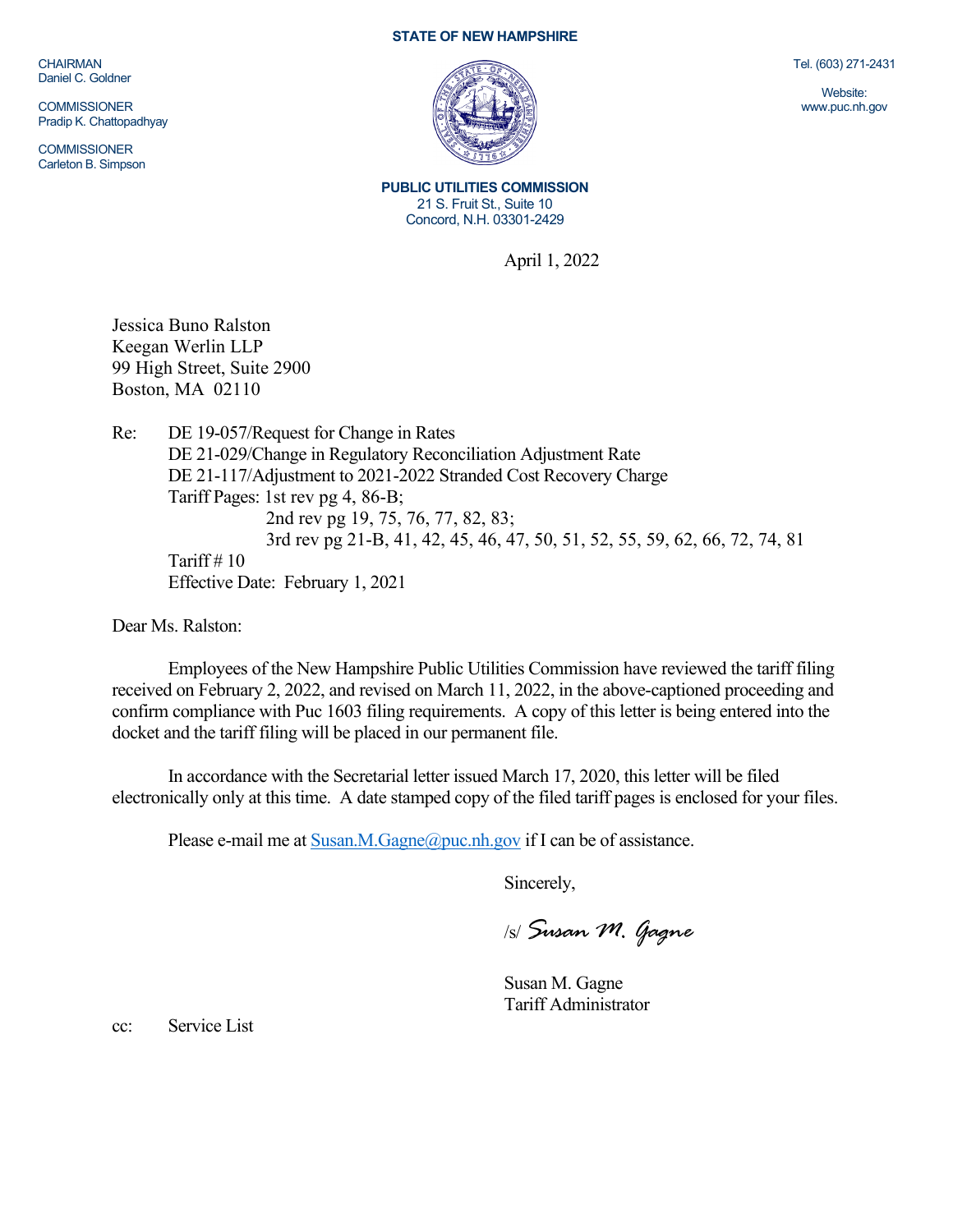ClerksOffice@puc.nh.gov aboyd@acadiacenter.org agustin.ros@brattle.com amanda.o.noonan@energy.nh.gov chris@cleanenergynh.org craig.wright@des.nh.gov david.k.wiesner@energy.nh.gov dmullinax@blueridgecs.com donald.m.kreis@oca.nh.gov dvenora@keeganwerlin.com eemerson@primmer.com elizabeth.r.nixon@energy.nh.gov jacqueline.m. trottier@energy.nh.gov jay.e.dudley@energy.nh.gov jdonahue@preti.com jessica.chiavara@eversource.com john@johncoffman.net joseph.fontaine@des.nh.gov jralston@keeganwerlin.com jrw@psu.edu julianne.m.desmet@oca.nh.gov karen.j.moran@energy.nh.gov kelly@cleanenergynh.org mbirchard@keyesfox.com melissa.price@eversource.com mhome@hcc-law.com nhregulatory@eversource.com ocalitigation@oca.nh.gov paul.b.dexter@energy.nh.gov pearl.donohoo-vallett@brattle.com rburke@nhla.org rebecca.ohler@des.nh.gov roger@fsconline.com rorie.e.patterson@energy.nh.gov sam@cleanenergynh.org sanem.sergici@brattle.com

scott@sjmuellerlaw.com stephen.r.eckberg@energy.nh.gov stower@nhla.org thomas.c.frantz@energy.nh.gov tklaes@blueridgecs.com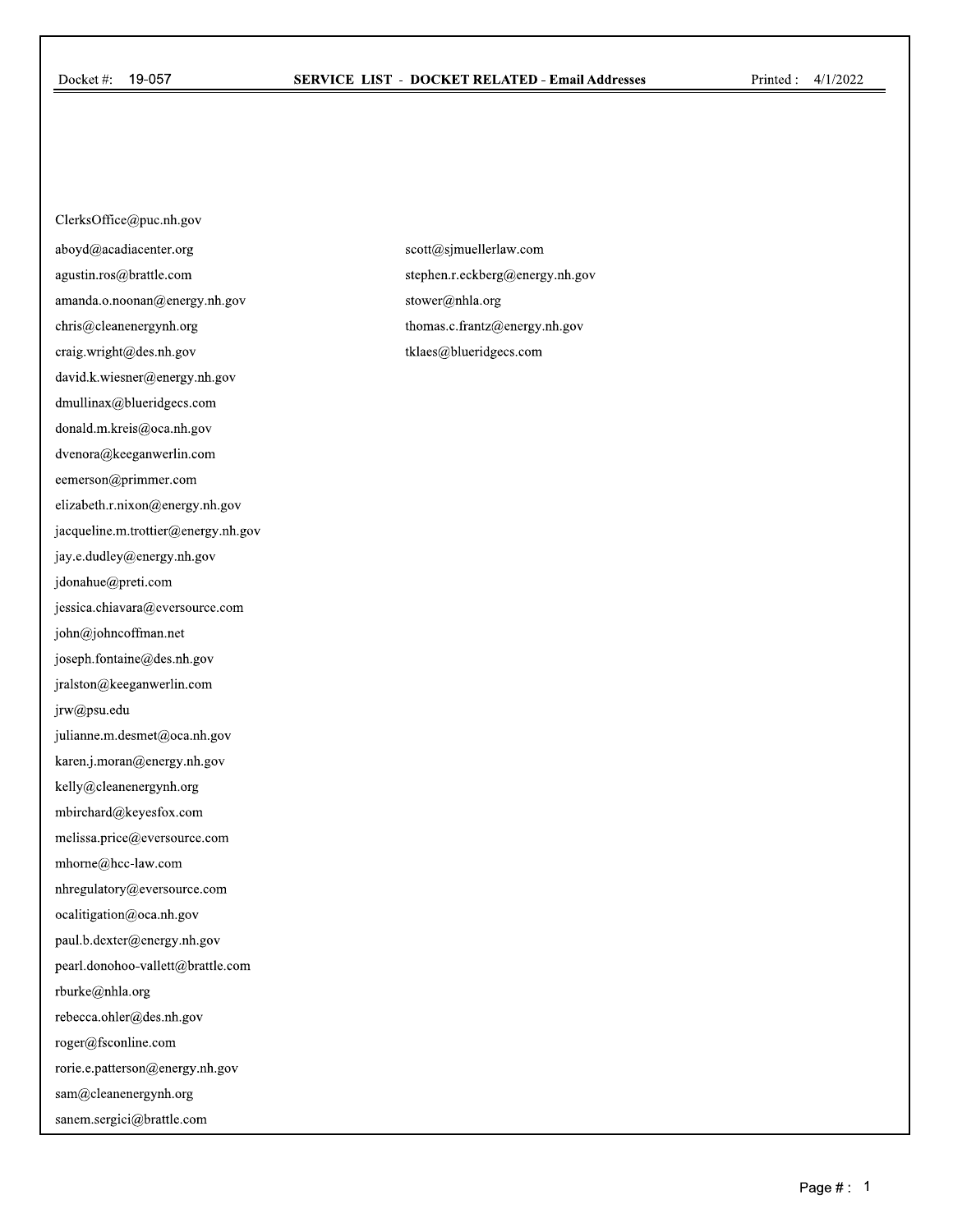ClerksOffice@puc.nh.gov

amanda.o.noonan@energy.nh.gov

donald.m.kreis@oca.nh.gov

dvenora@keeganwerlin.com

elizabeth.r.nixon@energy.nh.gov

josie.gage@oca.nh.gov

jralston@keeganwerlin.com

nhregulatory@eversource.com

ocalitigation@oca.nh.gov

paul.b.dexter@energy.nh.gov

stephen.r.eckberg@energy.nh.gov

thomas.c.frantz@energy.nh.gov